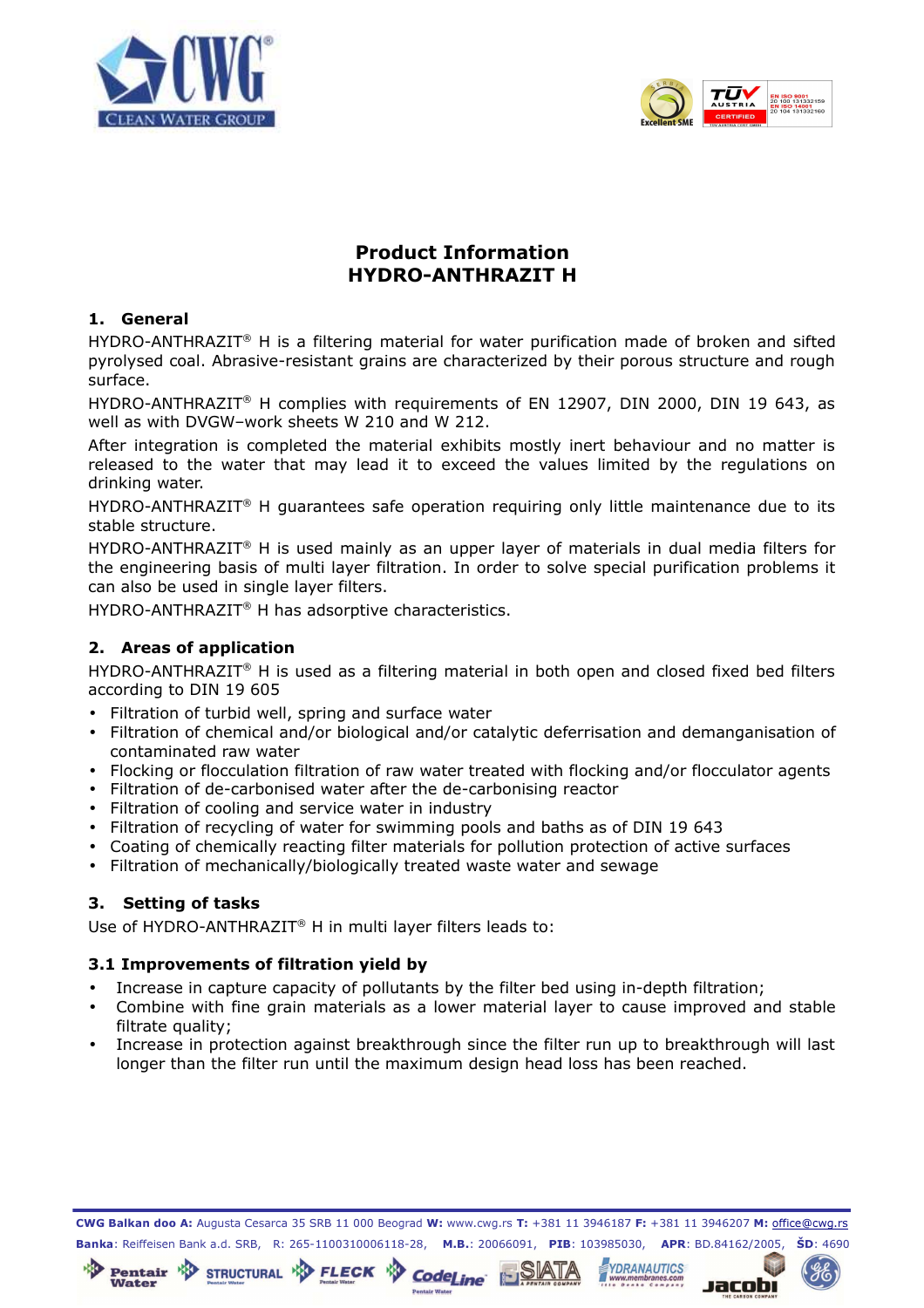



# **3.2 Increase in efficiency by**

- Extension of filter runs
- Reduction of backwashing water consumption
- Reduction of filter resistance without the need to extend the filtering installation

# **4. Chemical and physical data**

#### **4.1 Chemical composition:**

Carbon approx. 87 %<br>Ash. water-free approx. 9 % Ash, water-free approx. Volatile components approx. 3.5 % Water approx. 1% Values represent the average of regular examinations carried out over several years.

# **4.2 Grain sizes**

| Grain size I  | $0.6 - 1.6$ mm |
|---------------|----------------|
| Grain size II | $1.4 - 2.5$ mm |

### **4.3 Bulk density, density, porosity**

| Bulk density grain size I: approx. 500 kg/m <sup>3</sup>  |                                  |
|-----------------------------------------------------------|----------------------------------|
| Bulk density grain size II: approx. 480 kg/m <sup>3</sup> |                                  |
| Apparent density                                          | approx. $0.95$ g/cm <sup>3</sup> |
| Grain porosity                                            | approx. $50\%$                   |

# **4.4 Consumption**

Dependent on the frequency of washing and time of operation of filters, about 2 % p.a.

#### **5. Technical data**

#### **5.1 Material layer for multi-layer filter**

|                                | Grain              | Height layer  |
|--------------------------------|--------------------|---------------|
|                                | $\lceil mm \rceil$ | [mm]          |
| <b>Grain combination I</b>     |                    |               |
| HYDRO-ANTHRAZIT <sup>®</sup> H | $0,6 - 1,6$        | $600 - 800$   |
| Filter sand                    | $0,4 - 0,8$        | > 600         |
| <b>Grain combination II</b>    |                    |               |
| l HYDRO-ANTHRAZIT® H           | $1,4 - 2,5$        | $600 - 1.200$ |
| Filter sand                    | $0,71 - 1,25$      | > 600         |

# **5.2 Filtration rate**

\*13

According to task set and observing hydraulic conditions with open filters: up to 15 m/h with closed filters: up to 30 m/h Higher filtration rates are possible in special cases.

Pentair STRUCTURAL BELECK

CWG Balkan doo A: Augusta Cesarca 35 SRB 11 000 Beograd W: www.cwg.rs T: +381 11 3946187 F: +381 11 3946207 M: office@cwg.rs Banka: Reiffeisen Bank a.d. SRB, R: 265-1100310006118-28, M.B.: 20066091, PIB: 103985030, APR: BD.84162/2005, ŠD: 4690

**CodeLine** 

<u>FSATA</u>

**KB** 

**YDRANAUTICS** 

branes.com<br>company

Jacobi

℁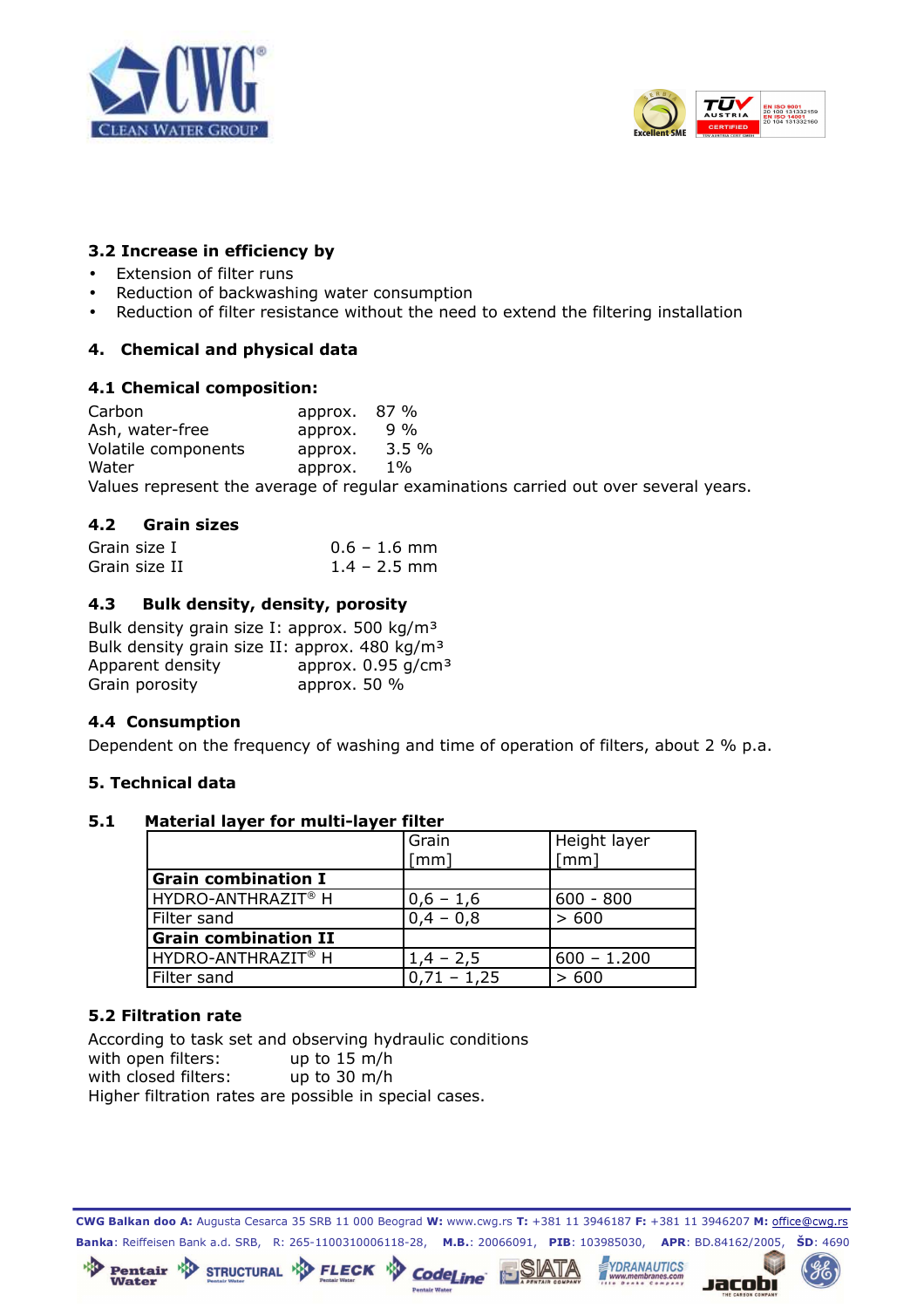



Jacobi

#### **5.3 Head loss and filter bed expansion**

see data sheet 2

#### **5.4 Single layer filter**

Possible use of HYDRO-ANTHRAZIT<sup>®</sup> H in single layer filters to solve particular problems in purification with respect to grain filtration rate and mode of backwashing should be coordinated with our engineering department.

#### **5.5 Starting-up and insertion**

see data sheet 3

### **5.6 Backwashing of multi-layer filters (recommendation)**

5.6.1 Backwashing with air and water (separately)

- 1. Water backwash at grain combination I approx. 30 m/h at grain combination II approx. 50 m/h time: approx. 3 – 5 min
- 2. Lowering of water level to short above filter layer
- 3. Air scour approx. 60 m/h time: approx. 3 – 5 min
- 4. Holding time gas evolution of rinsing air Duration:  $2 - 5$  min
- 5. Clear washing with water

| at grain combination I                   | approx. 30 m/h |  |
|------------------------------------------|----------------|--|
| at grain combination II                  | approx. 50m/h  |  |
| time: $about 2 - 5 min$                  |                |  |
| in dependence on degree of contamination |                |  |

6. Pre-run

Depending on design of installation agreed upon, steps 1 and 6 may not be necessary.

5.6.2 Backwashing with water

with grain combination I approx. 30 m/h with grain combination II approx. 50 m/h

Pentair & STRUCTURAL & FLECK CodeLine SATA

5.6.3 Backwashing with air and water (combined) We do not recommend combined air/water washing for backwashing in multi-layer filters.

With filter systems allowing for combined backwashing with air and water due to their special design and hydraulic conditions, the respective instructions given by the manufacturer of the plant have to be strictly observed.

# **5.7 Calculation of freeboard height**

In order to avoid backwash losses, a freeboard of 25% of height of filter layer (without supporting layer) plus a 200 – 300 mm safety margin have to be planned.

CWG Balkan doo A: Augusta Cesarca 35 SRB 11 000 Beograd W: www.cwg.rs T: +381 11 3946187 F: +381 11 3946207 M: office@cwg.rs Banka: Reiffeisen Bank a.d. SRB, R: 265-1100310006118-28, M.B.: 20066091, PIB: 103985030, APR: BD.84162/2005, ŠD: 4690<br>Pentair & STRUCTURAL & FLECK **Codel** in the SIATA WERANAUTICS